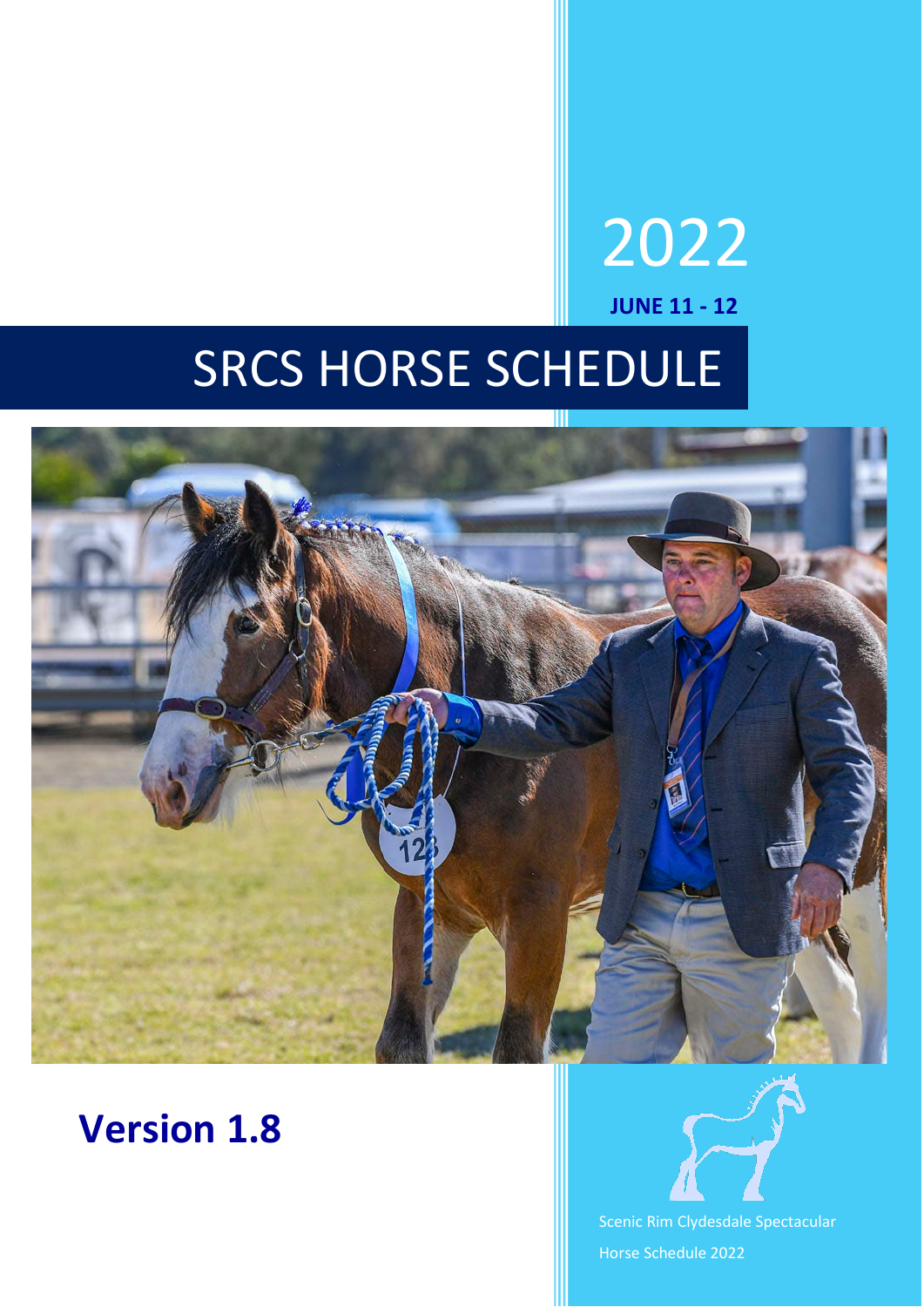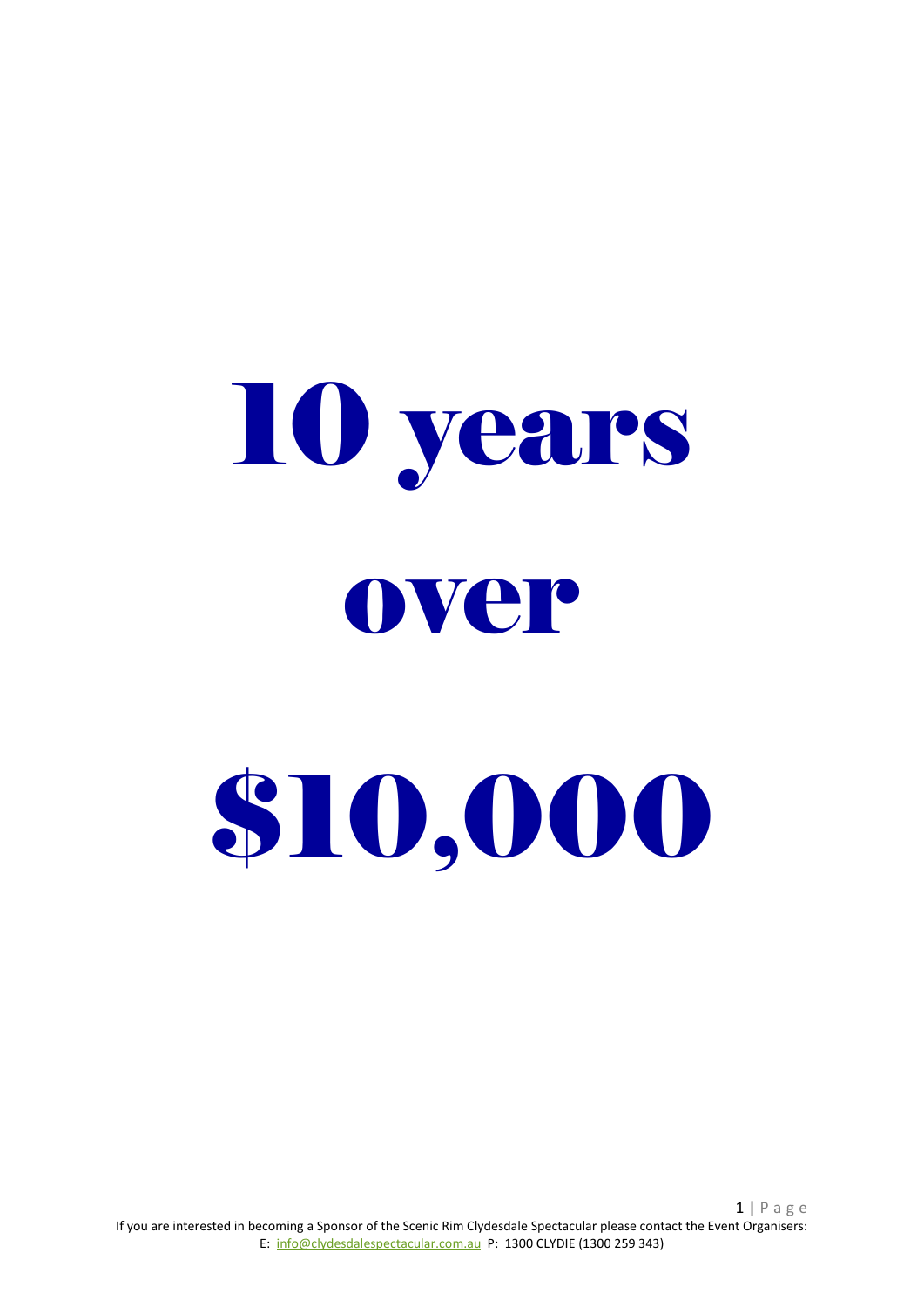# **COMPETITION ENTRY**

### **APPLICATIONS TO ENTER OPEN:** Monday 7th March 2022

**APPLICATIONS TO ENTER CLOSE:** Friday 29th April 2022

#### **APPLY TO ENTER VIA:**

www.nominate.com.au

#### **ENTRY FEES:**

\$10 per class. Unless otherwise specified in the Schedule.

#### **ARRIVAL & DEPARTURE FROM BOONAH SHOWGROUNDS:**

Exhibitors are permitted to arrive after 2pm from Thursday 9<sup>th</sup> June 2022 and required to leave the Showgrounds no later than 10am Monday 13th June 2022.

#### **NUMBER OF ENTRIES PER CLASS:**

No restrictions unless otherwise specified in the Schedule. Please note Working Class restrictions.

**NO REFUNDS WILL BE GIVEN AFTER CLOSE OF ENTRIES. PRIZES & PRIZE MONEY ARE SUBJECT TO CHANGE.**

# **EXHIBITORS**

**Hendra Vaccinations** It is NOT mandatory for horses to be Hendra vaccinated.

#### **Helmets/Protective Headgear**

It is compulsory for anyone riding a horse anywhere on the Showgrounds to wear an approved helmet. Helmets must meet

Australian, European or American Standards.

#### **Showground Access**

Horse competitors can access the Showground facilities and yards no earlier than Thursday 2pm prior to the event and no later than Monday 10am after the event.

#### **Junior Competitors**

Junior competitors must have the signed consent of a parent or guardian. The parent or guardian must be in attendance of the event.

#### **Competitor Timetable & Program**

Competition will start at 8.ooam on both Saturday and Sunday. A competitor program including class times will be issued after entries close. Classes will not necessarily be run in numerical order. Order will depend on number of entries and other event variables.

#### **Saturday Events – Start 8.00am**

All Stud Classes Working Classes Ridden Classes Junior Handler

#### **Sunday Events – Start 8.00am** All Harness Classes

#### **Electric Fencing**

Is not permitted on the Boonah Showgrounds at any time.

#### **Dogs**

Are permitted on the Boonah Showgrounds so long as they are contained or on a leash. Please remember to clean up after them.

**Campfires** Campfires are permitted on Boonah Showgrounds so long as they are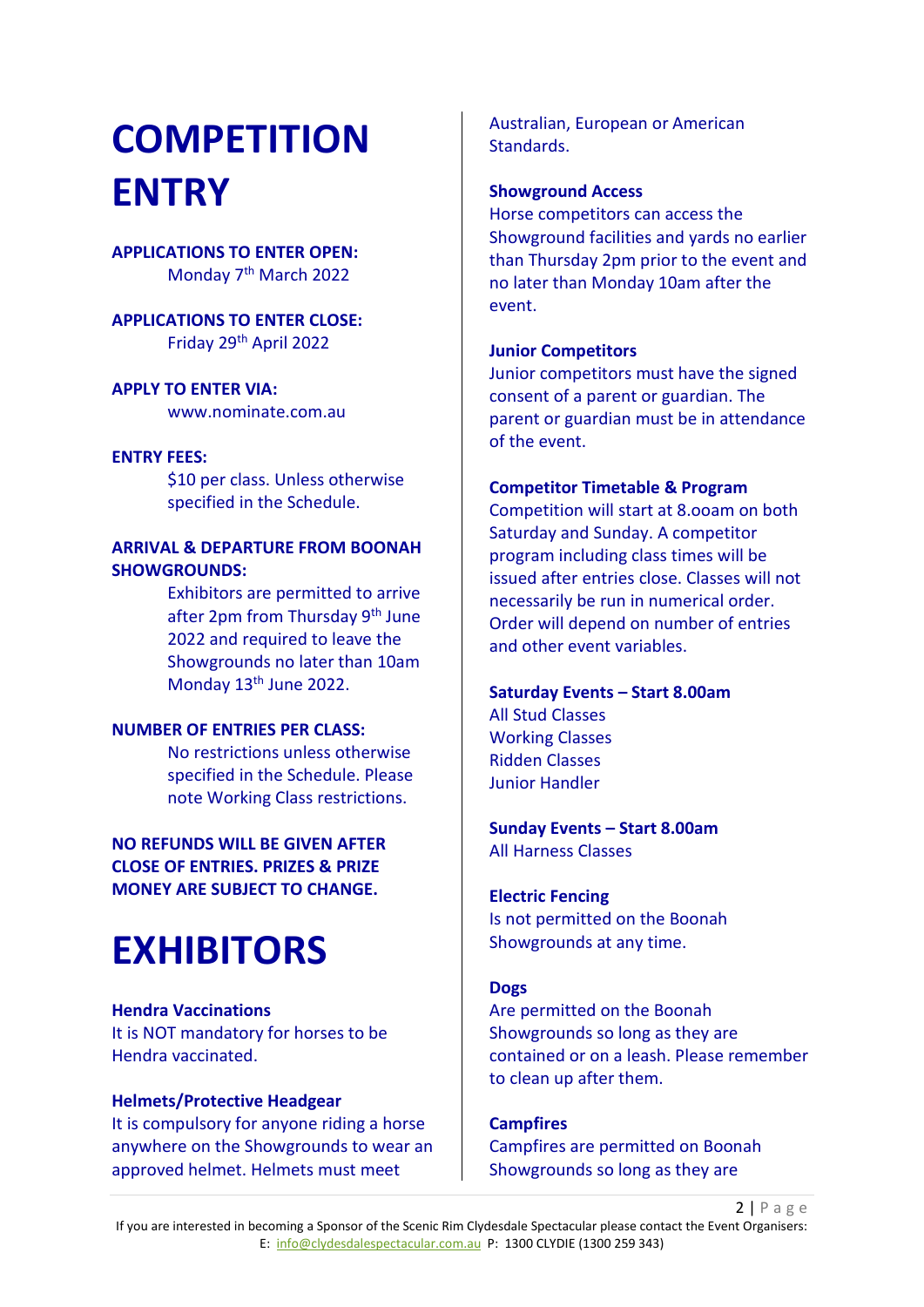contained in an appropriate fire pit. Campfires will be prohibited if the local fire & rescue service advises a district or area fire ban.

# **JUDGES**

**REGISTERED CLYDESDALES: TBA REGISTERED SHIRES: TRA REGISTERED PERCHERONS: TBA HEAVY HORSES IN HARNESS: TRA SHETLAND PONIES IN HARNESS: TRA PONIES & LIGHT HORSES IN HARNESS: TBA HEAVY HORSES UNDER SADDLE: TRA WORKING CLASSES: TRA JUNIOR HANDLER: TBA** 

# **GENERAL REGULATIONS**

All entries accepted will be subject to the discretion of the Scenic Rim Clydesdale Spectacular Sub-committee, registration checks and any other specific regulations deemed necessary.

No refunds will be given after close of entries.

If COVID-19 restrictions cause the cancellation of the event, SRCS will issue a full refund of entry fees.

# **PRIVACY**

Personal information provided to us via your nominations will be kept confidential. Competition information such as exhibitor/horse names and competition results may be made

available to the media and included in Scenic Rim Clydesdale Spectacular publications and/or promotions.

#### **PRIZE MONEY**

Prize Money will be paid into your nominated bank account by 31<sup>st</sup> July following the Show.

# **PERPETUAL TROPHIES**

Perpetual trophies are the property of the Scenic Rim Clydesdale Spectacular Sub-Committee of the Boonah Show Society Inc. Perpetual trophies will remain in the possession of the Committee and are not to be taken away by competitors. Keepsake trophies are given for each winner of a perpetual trophy.

# **WORKPLACE HEALTH & SAFETY**

- 1. The Boonah Showgrounds is a designated Workplace. Exhibitors & Competitors are required to ensure they comply with all WHS directions of the Event Organisers.
- 2. Whilst onsite the Exhibitor/Competitor will assess risk to themselves, staff, volunteers, family, other exhibitors, Scenic Rim Clydesdale Spectacular volunteers/participants, event attendees and any other person that may be affected by the presentation of their exhibit/s.
- 3. Risks identified by the exhibitor/competitor will be eliminated or controlled by the exhibitor/competitor and particular attention will be paid to ensuring public safety.
- 4. Exhibits will only be held or handled by competent horse persons whose experience is known to the exhibitor/competitor.

3 | Page If you are interested in becoming a Sponsor of the Scenic Rim Clydesdale Spectacular please contact the Event Organisers: E: [info@clydesdalespectacular.com.au](mailto:info@clydesdalespectacular.com.au) P: 1300 CLYDIE (1300 259 343)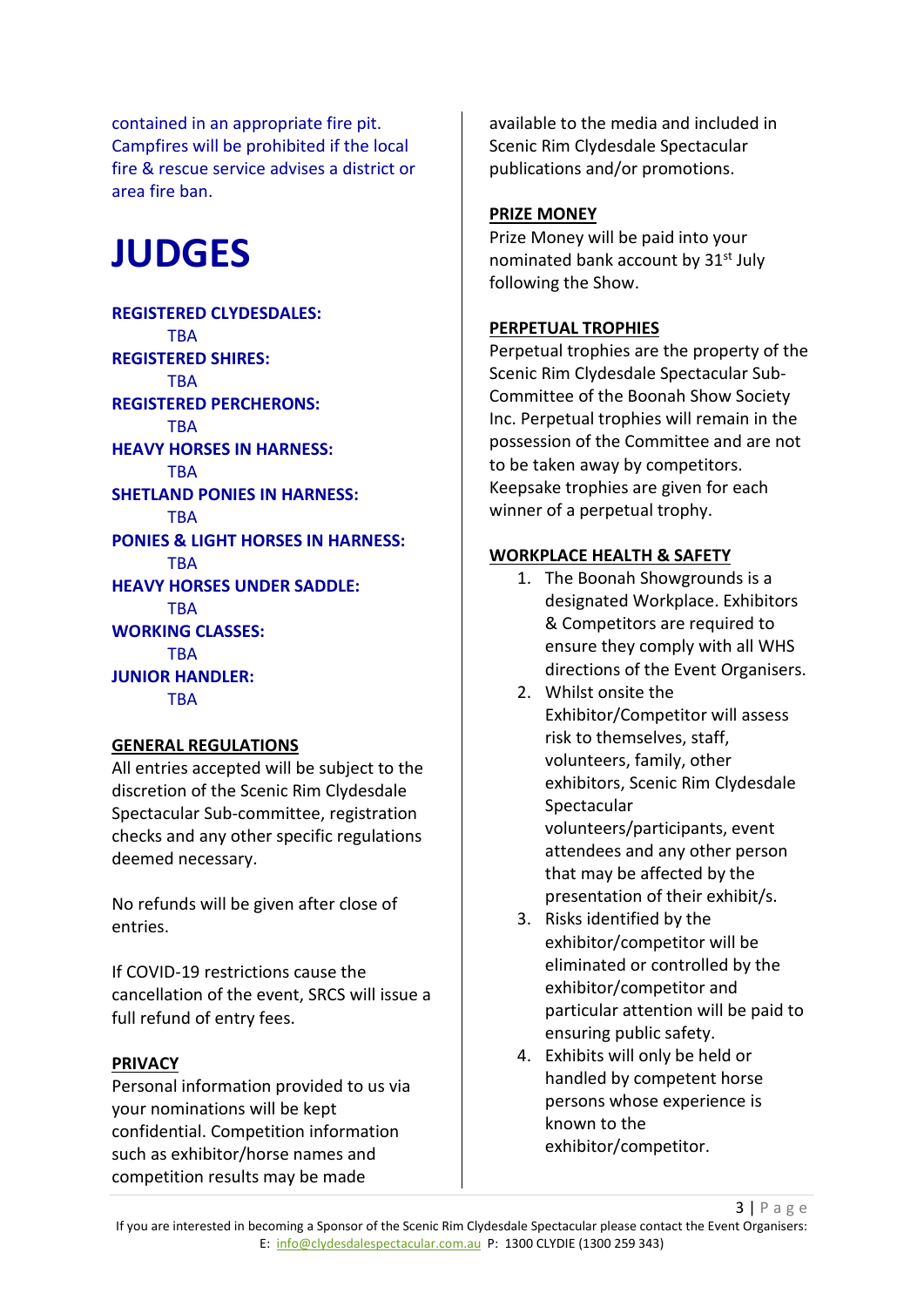5. Any exhibitors/competitors who intend to bring and use electrical equipment onto the Showgrounds will be required to ensure that such equipment is fitted with residual current protection and that all electrical leads, tools and appliances have been tested and tagged by a licensed electrical contractor.

# **HORSE REGULATIONS**

- 1. No horse can compete in a Special or Group Class unless entered in one of the breed classes.
- 2. There are no restrictions on the number of classes entered.
- 3. There are no restrictions on the number of entries in one class for Breed Classes.
- 4. There is a restriction of 2 entries per exhibitor in the Working Classes.
- 5. A Stallion with only one descended testicle is a monorchid, whilst a stallion with no descended testicles is a cryptorchid. Both of these are not permitted to enter any stallion classes.
- 6. Exhibitors may be required to physically produce proof of original registration and/or ownership of a horse at any time by either the Judge, Horse Superintendent, Ringmaster or Event Organisers.
- 7. Stallions are permitted to enter working and harness classes. However, should the Ringmaster or an event organizer deem them unsafe or not under the control of their handler/driver, they may be asked to leave the competition.
- 8. All horses must be free of hereditary diseases.
- 9. All exhibits including under saddle classes are required to wear a breastplate number supplied by

the Scenic Rim Clydesdale Spectacular.

10. The interchanging of horses in classes in NOT permitted.

# **RIDER/DRIVER/HANDLER AGE REQUIREMENTS**

Some classes in the Schedule specify or restrict age of rider, driver or handler. Event Organisers, Judge, Horse Superintendent or Ringmaster may require proof of age of a competitor at any time prior or during the event.

# **HORSE AGE**

The age of all horses is calculated as of the 1<sup>st</sup> of August. Every horse foaled before the  $1<sup>st</sup>$  August in any year is deemed to be one year old on that date.

# **HORSE EXERCISE**

**Led Horses** can be exercised in the Main arena before competition starts at 8.00am and after competition finishes in the afternoon.

**Harness Horses** can be exercised in the Main arena before competition starts at 8.00am and after competition finishes in the afternoon. Harness horses must not use the arena during competition time.

# **HORSE FLOATS & TRUCKS IN COMPETITOR AREA**

Horse floats and trucks will be allocated a parking area by the Horse Superintendent. Any horse float or truck that has been parked without the express permission of the Horse Superintendent will be asked to move.

# **APPROPRIATE SHOWRING ATTIRE**

All Riders, Handlers and Drivers are to be neatly and appropriately attired whilst in the main arena.

The following clothing items are strictly prohibited:

• Shorts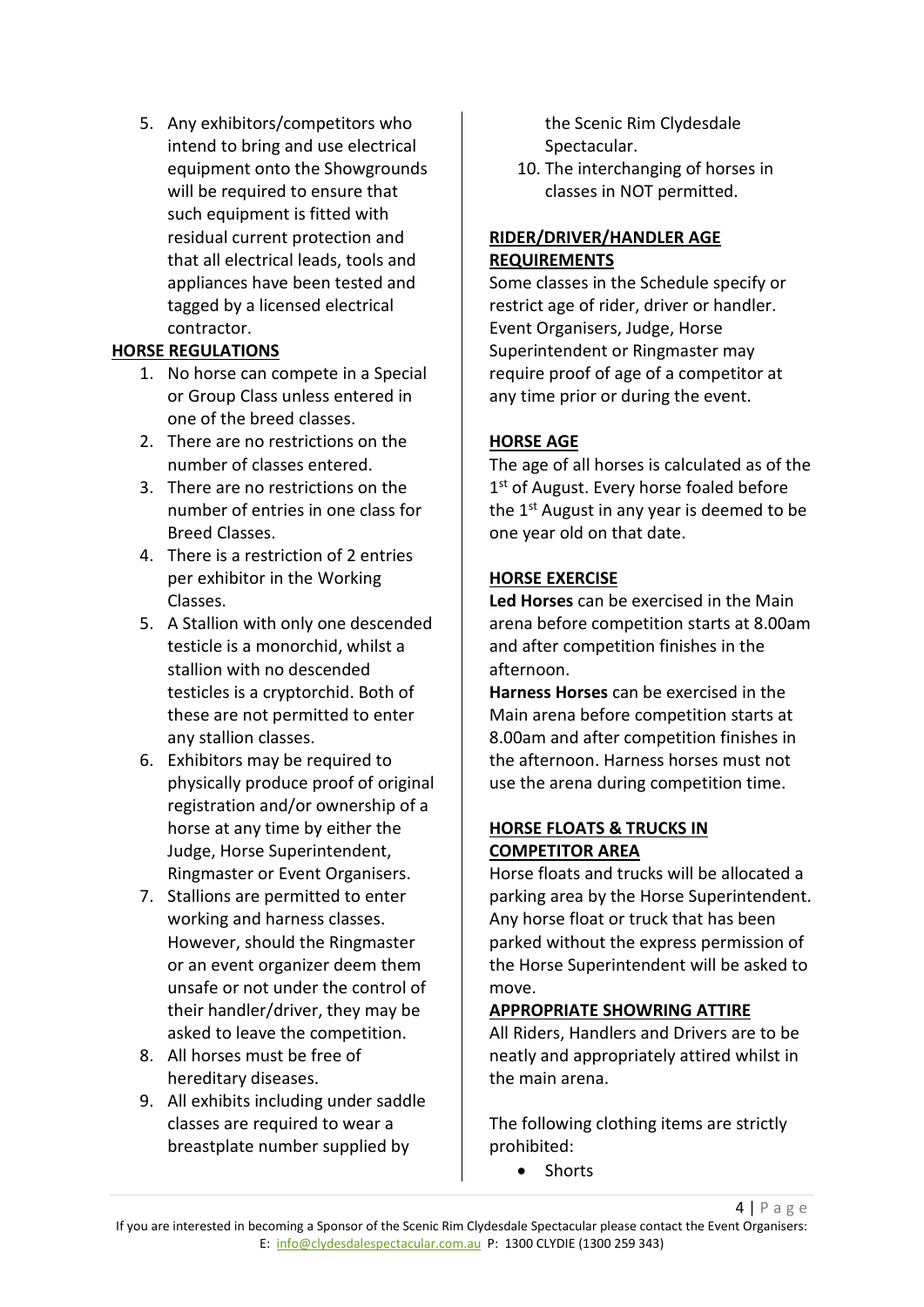- Singlets
- Thongs
- Jogging Shoes

• Open toed shoes of any sort The Judge, Horse Superintendent, Ringmaster or an Event Organisers can refuse entry to anyone who in their opinion does not meet the Showring Attire requirements.

Acceptable Class Attire:

- $\checkmark$  Coat
- $\checkmark$  Shirt & Tie
- $\checkmark$  Jodphurs or Breeches, Gaitors
- $\checkmark$  Gloves (optional)
- $\checkmark$  Elastic Sided Boots
- $\checkmark$  Riding or Show Cane
- $\checkmark$  Approved Safety Helmet

# **CONDUCT IN THE SHOWRING**

- a. Smoking is strictly prohibited.
- b. The use of mobile phones is strictly prohibited.
- c. Rugs are not permitted on horses in the main arena (except for trophy rugs won on the day).
- d. Buckets and excess grooming equipment not permitted in the main arena.

# **CRUELTY – EXCESSIVE USE OF WHIPS, CANES OR SPURS**

The excess use of Whips, Canes or Spurs by any Rider, Handler or Driver will not be tolerated.

Cruelty to horses or stock is forbidden anywhere on the Boonah Showgrounds, before during or after the event.

Event Organisers, Horse Superintendent and Ringmaster will be the sole judge of what constitutes cruelty whilst onsite at the Boonah Showgrounds for the duration of the Scenic Rim Clydesdale Spectacular.

The following are examples of cruelty:

- 1. Beating or whipping a horse excessively.
- 2. Subjecting a horse to any kind of electric shock.
- 3. The rapping of a horse.
- 4. To remount or drive an exhausted or lame horse.
- 5. To hypersensitize any part of a horse.
- 6. To leave a horse without adequate food, water or exercise for excessive lengths of time.

# **ONSITE CAMPING & YARDING**

All onsite camping and yarding is allocated according to entries. If camping or yarding is not paid at time of entry no campsite or yards will be allocated. Campsites with power are limited.

# **QUEENSLAND BIOSECURITY REQUIREMENTS**

The following conditions apply to stock and vehicles arriving at the Boonah Showgrounds.

Interstate Exhibitors must present:

- $\checkmark$  Combined Horse Health Declaration and Waybill
- $\checkmark$  A separate Horse Health Declaration and Waybill must be supplied every time a horse enters the Showgrounds.

Queensland Exhibitors must present:

- $\checkmark$  Combined Horse Health Declaration and Waybill
- $\checkmark$  A separate Horse Health Declaration and Waybill must be supplied every time a horse enters the Showgrounds.

These documents are to be supplied to the Horse Superintendent upon arrival to the Boonah Showgrounds.

# **CATTLE TICK CONTROL**

The Boonah Showgrounds is a tick free area. It is the responsibility of the stock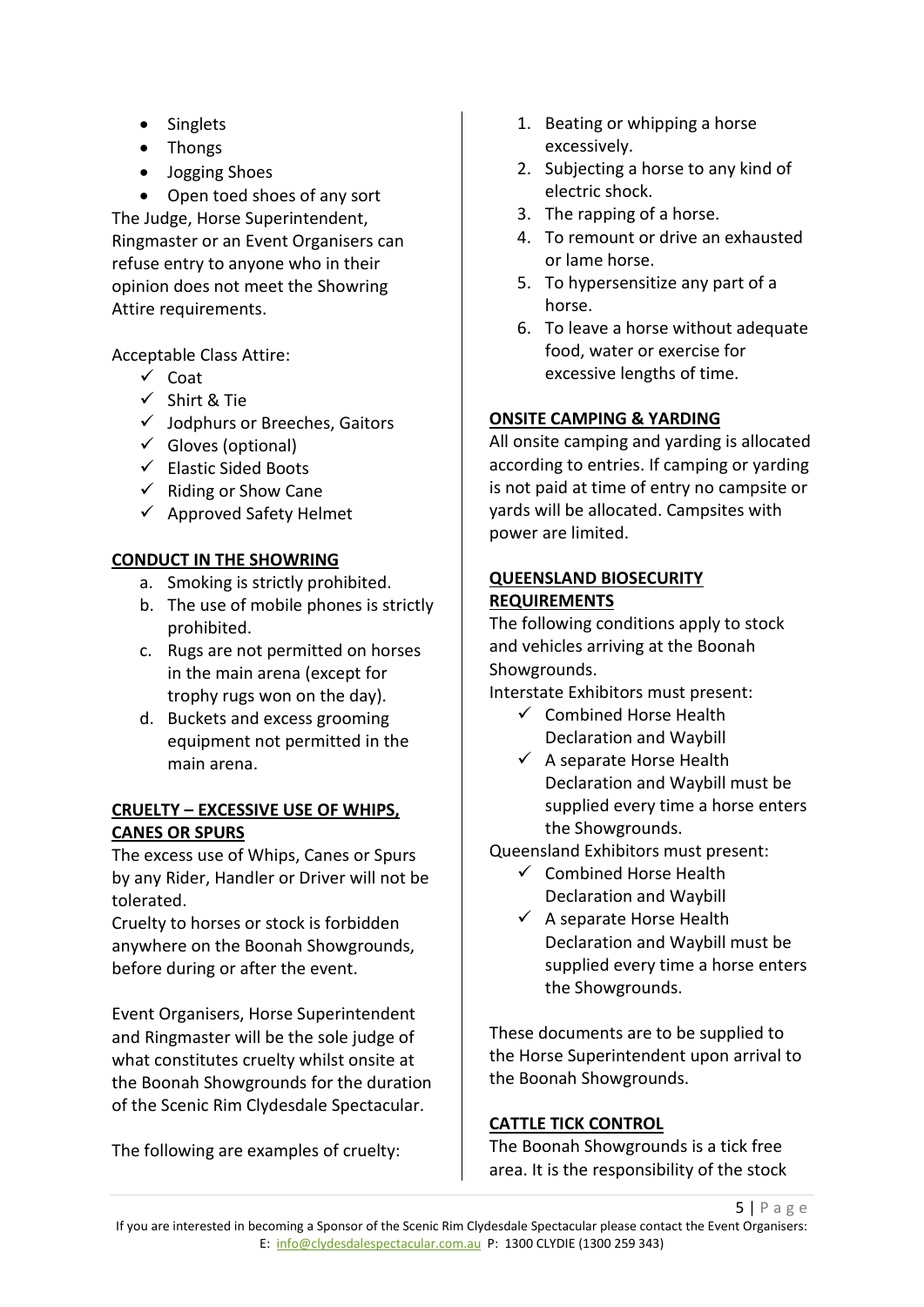owner to ensure that required documentation is acquired and that stock is tick free prior to entry of the Boonah Showgrounds.

# **INTERSTATE HORSES**

Clearing facilities at NSW/Queensland Border Crossings at Kirra/Tweed Heads and Mt Lindsay are not permanently staffed. Exhibitors should prior arrangements before commencing their journey to Queensland.

Phone numbers:

Tweed Heads (Kirra) – 07 5536 4714 Mount Lindsay – 07 5536 4714

#### **VETERINARY SERVICES**

The Scenic Rim Clydesdale Spectacular will provide contact details for an on-call Veterinarian within the Scenic Rim. This phone number will be available from the Horse Superintendent upon arrival to the Showgrounds from 2pm Thursday before the Show.

#### **STALLIONS/COLTS**

All stallions and colts one year and over should be in the charge of a competent handler, rider or driver. They should be properly controlled with a suitable restraining bit in their mouth and a halter in good condition and of proper strength.

The Horse Superintendent, Ringmaster or the Organizing Committee shall have the right to disqualify any exhibit deemed not to be under the control of their handler, rider or driver.

# **WITHDRAWALS/REFUNDS**

Withdrawals & refunds made prior to close of entries can be done via [www.nominate.com.au.](http://www.nominate.com.au/)

Refunds will not be given after close of entries.

Withdrawals after close of entries can be submitted in writing via email to [info@clydesdalespectacular.com.au.](mailto:info@clydesdalespectacular.com.au)

# **JUDGES**

Are appointed by the Scenic Rim Clydesdale Spectacular Sub-Committee of the Boonah Show Society Inc. The Scenic Rim Clydesdale Spectacular Sub-Committee reserves the right to substitute, re-allocate, or replace a judge at any time they deem this necessary.

#### **RINGMASTER**

The word Ringmaster includes the Ringmaster, any deputy or assistant Ringmaster and any Scenic Rim Clydesdale Spectacular appointed person for the time being exercising the functions of a Ringmaster.

A determination by the Ringmaster on any question or dispute in the competition will be binding to all Exhibitors.

#### **PLACE RIBBONS**

| First   | Blue                 |
|---------|----------------------|
| Second  | Red                  |
| Third   | White                |
| Fourth  | <b>Emerald Green</b> |
| Fifth   | Yellow               |
| Sixth   | Lavendar             |
| Seventh | Pink                 |
| Eighth  | Light Green          |
| Ninth   | Orange               |
| Tenth   | <b>Brown</b>         |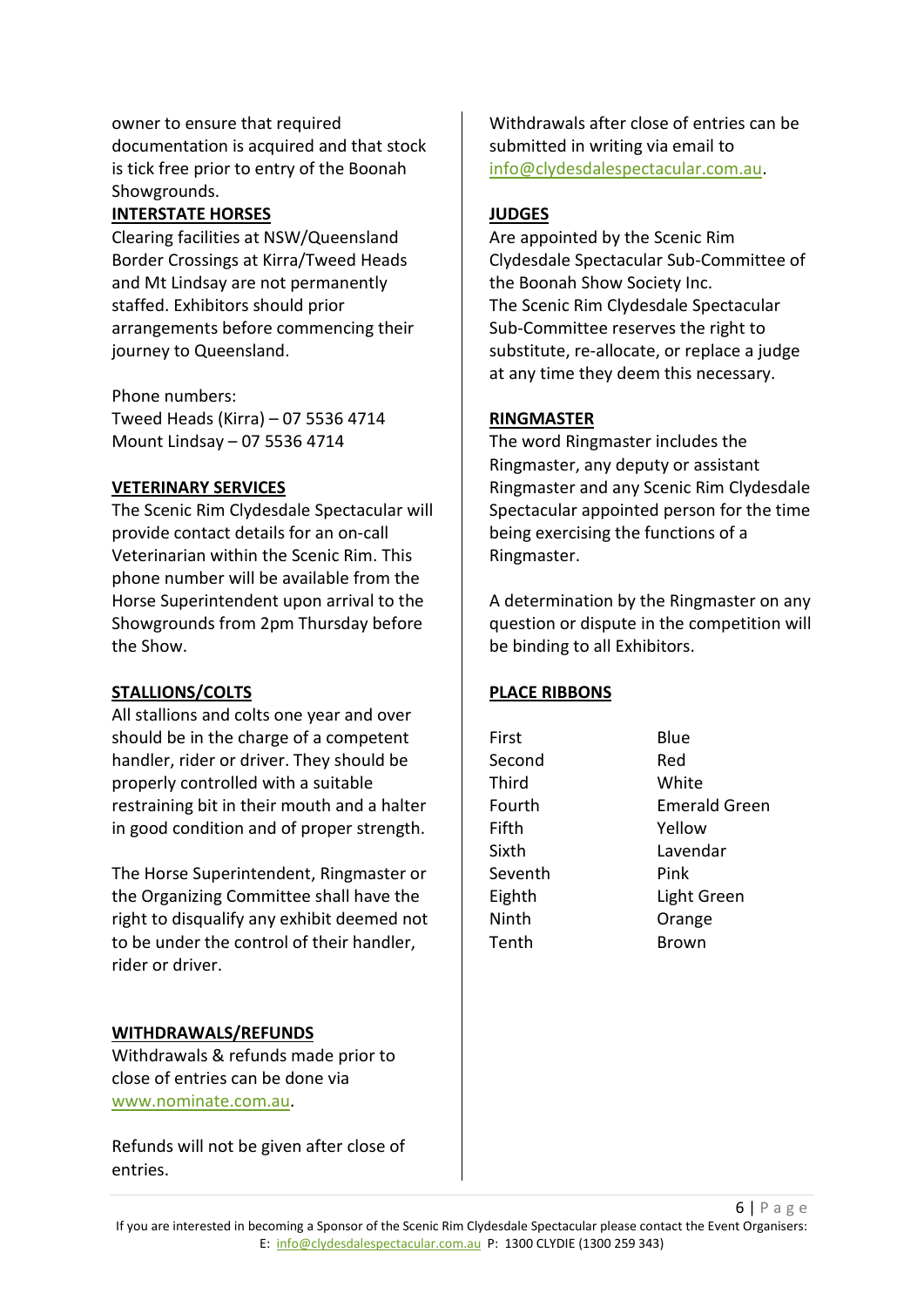# **CLYDESDALES**

All Clydesdales must be registered with the Commonwealth Clydesdale Horse Society of Australia. "Registration Pending" is acceptable for foals. All registrations and pending registrations will be confirmed with CCHSA.

# **Led Clydesdale Geldings**

#### **Class RC01 - Gelding 2 Years & Under**

**First:** \$30, Ribbon; **Second:** \$20, Ribbon; **Third:** \$10, Ribbon; Ribbons up to 10 placings.

#### **Class RC02 - Gelding 3 & 4 Years Old**

**First:** \$30, Ribbon; **Second:** \$20, Ribbon; **Third:** \$10, Ribbon; Ribbons up to 10 placings.

# **Class RC03 - Gelding 5 Years & Over**

**First:** \$30, Ribbon; **Second:** \$20, Ribbon; **Third:** \$10, Ribbon; Ribbons up to 10 placings.

# **Harry King Memorial Champion Clydesdale Gelding**

PERPETUAL TROPHY **Eligible Classes:** RC01-RC03. **Prizes: \$500 Cash**, Champion Rosette, Trophy Rug, Keepsake Trophy. **Sponsors:** The Donaldson Family, Oakwood Products

# **Reserve Champion Clydesdale Gelding**

**Eligible Classes:** RC01-RC03. **Prizes:** Reserve Champion Sash **Sponsors:** The Donaldson Family.

# **Led Clydesdales**

#### **Class RC04 - Filly Foal**

**First:** \$30, Ribbon; **Second:** \$20, Ribbon; **Third:** \$10, Ribbon; Ribbons up to 10 placings.

# **Class RC05 - Yearling Filly**

**First:** \$30, Ribbon; **Second:** \$20, Ribbon; **Third:** \$10, Ribbon; Ribbons up to 10 placings.

### **Class RC06 - Filly 2 Years old**

**First:** \$30, Ribbon; **Second:** \$20, Ribbon; **Third:** \$10, Ribbon; Ribbons up to 10 placings.

#### **Class RC07 - Filly 3 Years old**

**First:** \$30, Ribbon; **Second:** \$20, Ribbon; **Third:** \$10, Ribbon; Ribbons up to 10 placings.

# **Champion Clydesdale Filly**

**Eligible Classes:** RC04-RC07. **Prizes:** Champion Rosette. **Sponsors:** Scenic Rim Clydesdale Spectacular.

#### **Reserve Champion Clydesdale Filly**

**Eligible Classes:** RC04-RC07. **Prizes:** Reserve Champion Sash. **Sponsors:** SRCS

#### **Class RC08 - Colt Foal**

**First:** \$30, Ribbon; **Second:** \$20, Ribbon; **Third:** \$10, Ribbon; Ribbons up to 10 placings.

#### **Class RC09 - Yearling Colt**

**First:** \$30, Ribbon; **Second:** \$20, Ribbon; **Third:** \$10, Ribbon; Ribbons up to 10 placings.

#### **Class RC10 - Colt 2 Years old**

**First:** \$30, Ribbon; **Second:** \$20, Ribbon; **Third:** \$10, Ribbon; Ribbons up to 10 placings.

#### **Class RC11 - Colt 3 Years old**

**First:** \$30, Ribbon; **Second:** \$20, Ribbon; **Third:** \$10, Ribbon; Ribbons up to 10 placings.

# **Champion Clydesdale Colt**

**Eligible Classes:** RC08-RC11. **Prizes:** Champion Rosette. **Sponsors:** Scenic Rim Clydesdale Spectacular.

# **Reserve Champion Clydesdale Colt**

**Eligible Classes:** RC08-RC11. **Prizes:** Reserve Champion Sash. **Sponsors:** Scenic Rim Clydesdale Spectacular.

# **Bradley & Christine Wood Family Trust - Junior Champion Clydesdale Exhibit**  PERPETUAL TROPHY

**Eligible:** Champion Clydesdale Filly & Champion Clydesdale Colt.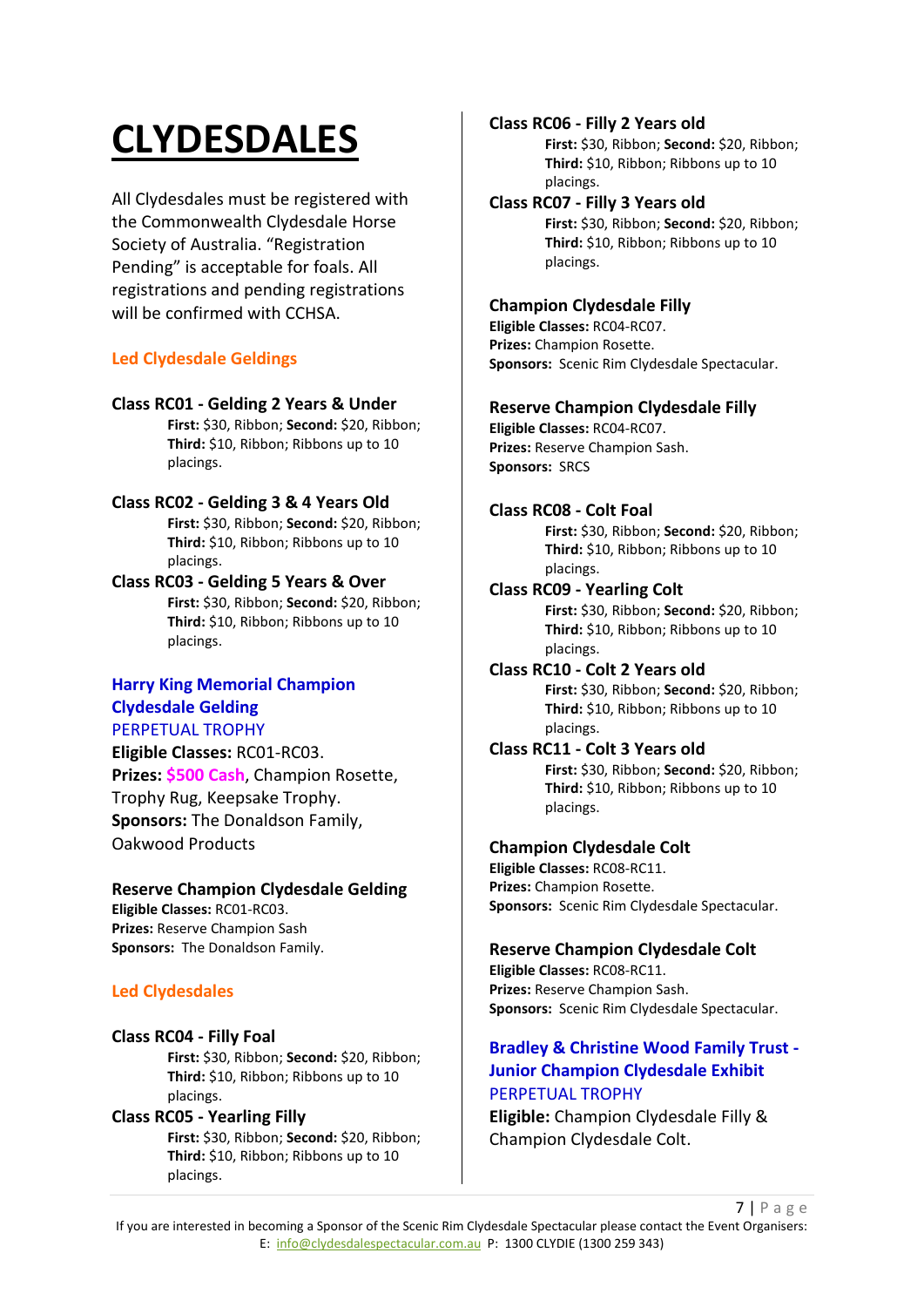**Prizes: \$1,000 Cash**, Champion Rosette, Trophy Rug, Keepsake Trophy. **Sponsors:** Bradley & Christine Wood, Oakwood Products, Scenic Rim Clydesdale Spectacular.

#### **Class RC12 - Dry Mare 4 Years & Under 8 Years**

**First:** \$30, Ribbon; **Second:** \$20, Ribbon; **Third:** \$10, Ribbon; Ribbons up to 10 placings.

**Class RC13 - Dry Mare 8 Years & Over First:** \$30, Ribbon; **Second:** \$20, Ribbon; **Third:** \$10, Ribbon; Ribbons up to 10 placings.

**Class RC14 - Brood Mare 4 Years & Under 8 Years**

> **First:** \$30, Ribbon; **Second:** \$20, Ribbon; **Third:** \$10, Ribbon; Ribbons up to 10 placings.

#### **Class RC15 - Brood Mare 8 Years & Over**

**First:** \$30, Ribbon; **Second:** \$20, Ribbon; **Third:** \$10, Ribbon; Ribbons up to 10 placings.

#### **Jo Chorny Memorial - Best Brood Mare**  PERPETUAL TROPHY

**Eligible Classes:** RC14-RC15. **Prizes:** Special Champion Rosette. **Sponsors:** Scenic Rim Clydesdale Spectacular.

#### **Champion Clydesdale Mare**

**Eligible Classes:** RC12-RC15. **Prizes:** Champion Rosette. **Sponsors:** Joe & Lou Best

#### **Reserve Champion Clydesdale Mare**

**Eligible Classes:** RC12-RC15. **Prizes:** Reserve Champion Sash. **Sponsors:** Scenic Rim Clydesdale Spectacular.

#### **Class RC16 - Stallion 4 Years & Under 8 Years**

**First:** \$30, Ribbon; **Second:** \$20, Ribbon; **Third:** \$10, Ribbon; Ribbons up to 10 placings.

#### **Class RC17 - Stallion 8 Years & Over First:** \$30, Ribbon; **Second:** \$20, Ribbon;

**Third:** \$10, Ribbon; Ribbons up to 10 placings.

#### **Champion Clydesdale Stallion**

**Eligible Classes:** RC16-RC17. **Prizes:** Champion Rosette, Special Champion Sash **Sponsors:** Joe & Lou Best

#### **Reserve Champion Clydesdale Stallion**

**Eligible Classes:** RC16-RC17. **Prizes:** Reserve Champion Sash. **Sponsors:** Scenic Rim Clydesdale Spectacular.

#### **Scenic Rim Clydesdale Spectacular Champion Clydesdale Mare or Stallion**  PERPETUAL TROPHY

**Eligible:** Champion Clydesdale Mare & Champion Clydesdale Stallion. **Prizes:** Champion Rosette **Sponsors:** Oakwood Products, Scenic Rim Clydesdale Spectacular.

#### **Pat & Evie Ehrich Memorial Supreme Champion Clydesdale Exhibit** PERPETUAL TROPHY

**Eligible:** Junior Champion Clydesdale Exhibit & Champion Clydesdale Mare or Stallion. Geldings are not eligible. **Prizes: \$5,000 Cash**, Champion Rosette, Trophy Rug, Keepsake Trophy. **Sponsors:** Ehrich Family, Oakwood Products, Scenic Rim Clydesdale Spectacular.

# **Group Clydesdales**

#### **Class RC18 - Breeders Group**

Group of two, bred by the same exhibitor. **First:** \$30, Ribbon; **Second:** \$20, Ribbon; **Third:** \$10, Ribbon; Ribbons up to 10 placings.

#### **Class RC19 - Progeny Group**

Group of two, by or out of the same horse however, not necessarily owned by the exhibitor. **First:** \$30, Ribbon; **Second:** \$20, Ribbon; **Third:** \$10, Ribbon; Ribbons up to 10 placings.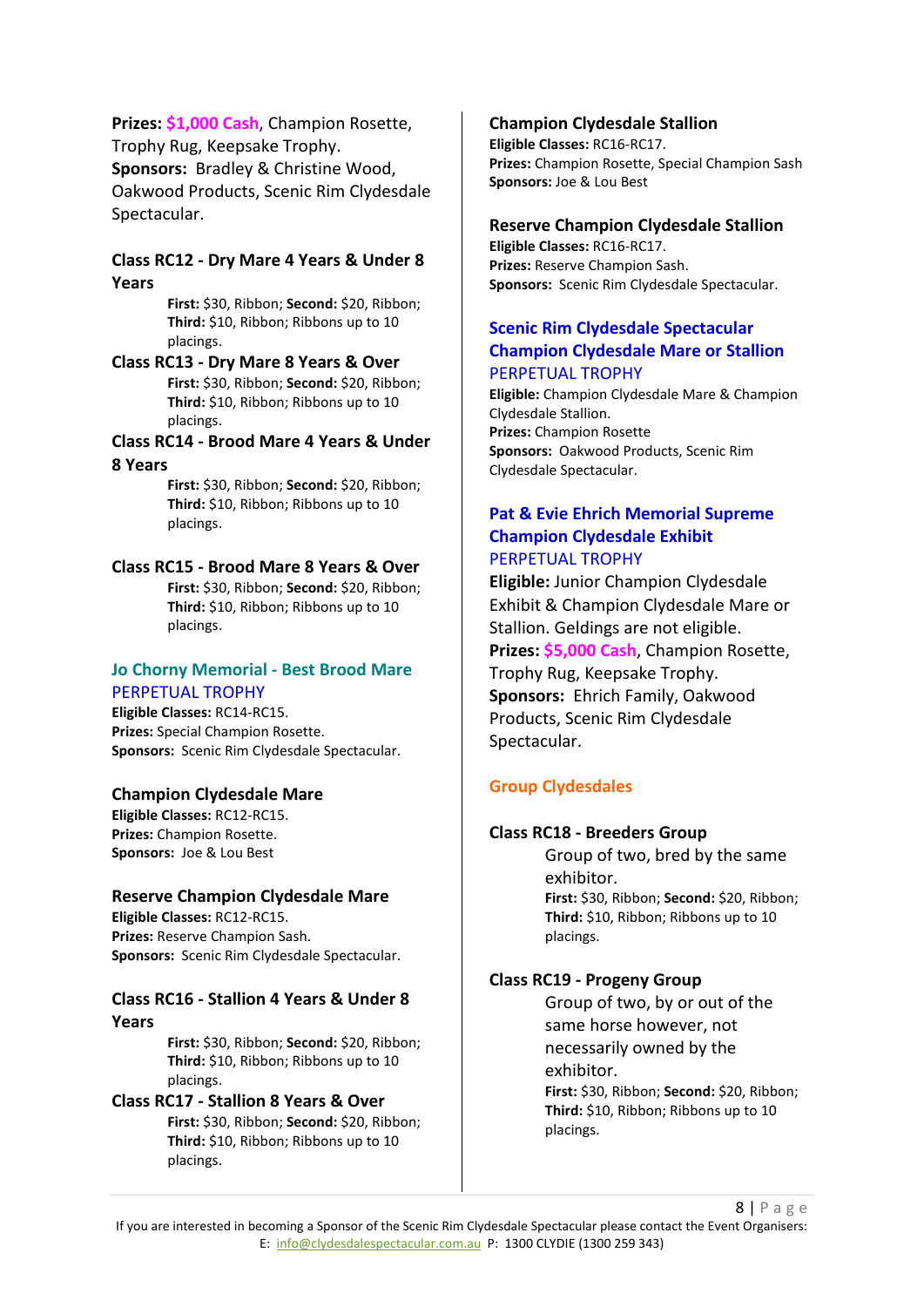#### **Driven Clydesdales**

### **Class RC20 - Ground Driven Clydesdale Mare, Gelding or Stallion**

To be driven in winkers, collar, back band & chains. **First:** \$30, Ribbon; **Second:** \$20, Ribbon; **Third:** \$10, Ribbon; Ribbons up to 10 placings.

#### **Special Awards**

#### **Muller Family Clydesdale Sire of The Day**  PERPETUAL TROPHY

Gelding, group & driven classes excluded from calculation. **Eligible Classes:** RC04-RC17.

**Prizes:** Special Certificate, Keepsake Trophy. **Sponsors:** Muller Family, Scenic Rim Clydesdale Spectacular.

# **Clydesdale Promotions Australia Best Presented Clydesdale Horse & Handler**

All Registered Clydesdale entries of the day are automatically eligible for this award. NO entry fee required. **Eligible Classes**: RC01-RC20. **Prizes:** Special Certificate. **Sponsors:** Clydesdale Promotions Australia

# **SHIRES**

All Shires must be registered with a respective recognized Stud Book Society. "Registration Pending" is acceptable for foals. All registrations and pending registrations will be confirmed with Breed Societies.

#### **Led Shire Geldings**

#### **Class SH01 - Gelding 4 Years & Under**

**First:** \$30, Ribbon; **Second:** \$20, Ribbon; **Third:** \$10, Ribbon; Ribbons up to 10 placings.

**Class SH02 - Gelding 5 Years & Over**

**First:** \$30, Ribbon; **Second:** \$20, Ribbon; **Third:** \$10, Ribbon; Ribbons up to 10 placings.

#### **Drayhorse Shires Champion Shire Gelding**  PERPETUAL TROPHY

**Eligible Classes:** SH01- SH02. **Prizes:** Champion Rosette, Keepsake Trophy. **Sponsor:** Drayhorse Shires

#### **Reserve Champion Shire Gelding**

**Eligible Classes:** SH01- SH02. **Prizes:** Reserve Champion Sash. **Sponsor:** Scenic Rim Clydesdale Spectacular.

#### **Led Shires**

#### **Class SH03 - Filly 3 Years & Under**

**First:** \$30, Ribbon; **Second:** \$20, Ribbon; **Third:** \$10, Ribbon; Ribbons up to 10 placings.

#### **Class SH04 - Colt 3 Years & Under**

**First:** \$30, Ribbon; **Second:** \$20, Ribbon; **Third:** \$10, Ribbon; Ribbons up to 10 placings.

# **Class SH05 - Mare 4 Years & Over**

**First:** \$30, Ribbon; **Second:** \$20, Ribbon; **Third:** \$10, Ribbon; Ribbons up to 10 placings.

**Class SH06 - Stallion 4 Years & Over First:** \$30, Ribbon; **Second:** \$20, Ribbon; **Third:** \$10, Ribbon; Ribbons up to 10 placings.

# **Drayhorse Shires Supreme Champion Shire Exhibit**

#### PERPETUAL TROPHY

**Eligible Classes:** SH03 – SH06. Geldings are not eligible.

**Prizes: \$500 Cash**, Champion Rosette,

Trophy Rug, Keepsake Trophy.

**Sponsors:** Drayhorse Shires, Abbey Park Shires.

#### **Group Shires**

#### **Class SH07 - Breeders Group**

Group of two, bred by the same exhibitor.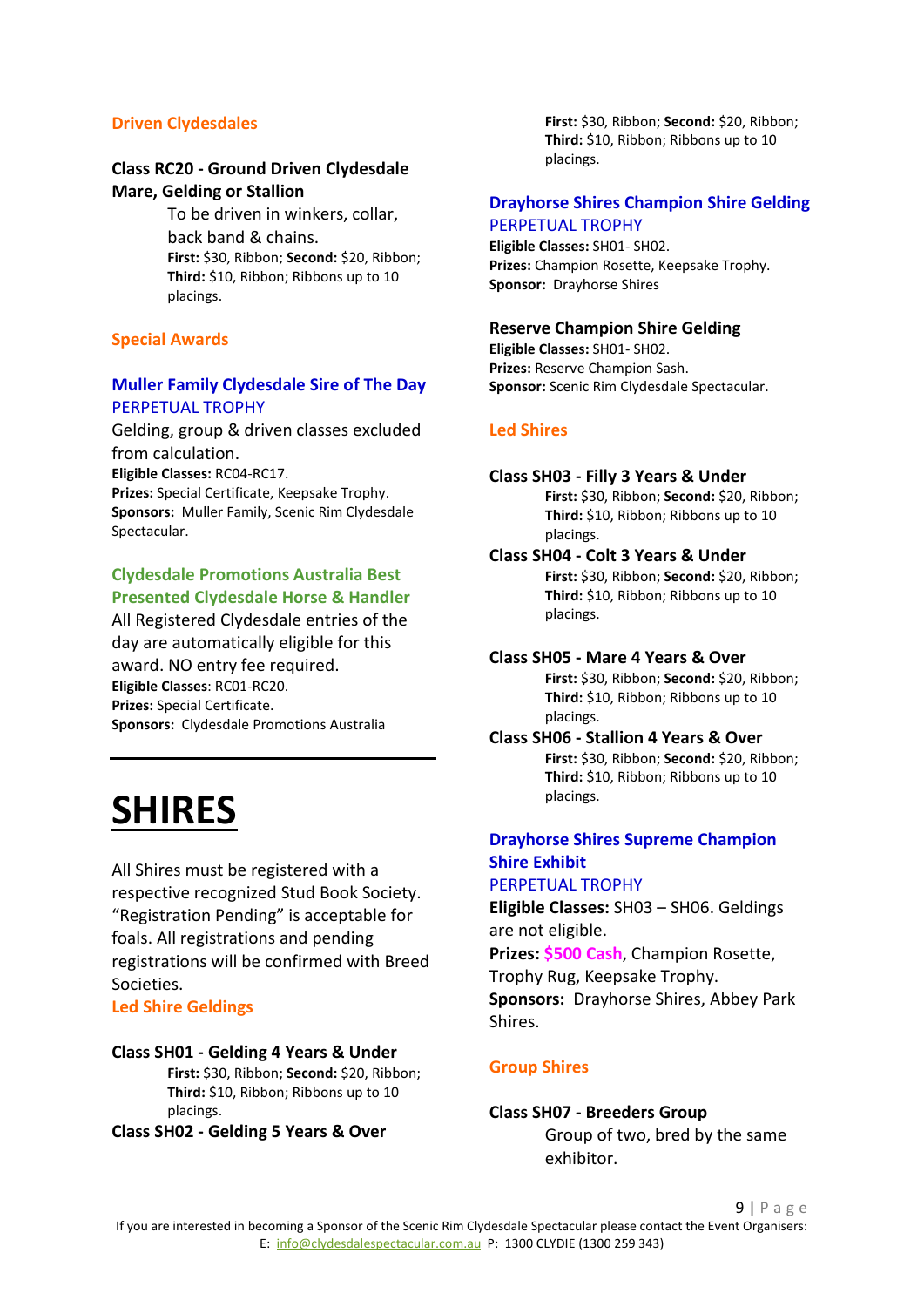**First:** \$30, Ribbon; **Second:** \$20, Ribbon; **Third:** \$10, Ribbon; Ribbons up to 10 placings.

#### **Class SH08 - Progeny Group**

Group of two, by or out of the same horse however, not necessarily owned by the exhibitor. **First:** \$30, Ribbon; **Second:** \$20, Ribbon; **Third:** \$10, Ribbon; Ribbons up to 10 placings.

# **Special Awards**

### **Clydesdale Promotions Australia Best Presented Shire & Handler**

All Registered Shires entries of the day are automatically eligible for this award. NO entry fee required. **Eligible Classes:** RC01-RC20. **Prizes:** Special Certificate.

**\_\_\_\_\_\_\_\_\_\_\_\_\_\_\_\_\_\_\_\_\_\_\_\_\_\_\_\_\_\_\_\_\_\_**

**Sponsors:** Clydesdale Promotions Australia

# **PERCHERONS**

All Percherons must be registered with a respective recognized Stud Book Society. "Registration Pending" is acceptable for foals. All registrations and pending registrations will be confirmed with Breed Societies.

# **Led Percheron Geldings**

#### **Class PE01 - Gelding 4 Years & Under**

**First:** \$30, Ribbon; **Second:** \$20, Ribbon; **Third:** \$10, Ribbon; Ribbons up to 10 placings.

**Class PE02 - Gelding 5 Years & Over First:** \$30, Ribbon; **Second:** \$20, Ribbon; **Third:** \$10, Ribbon; Ribbons up to 10 placings.

#### **Champion Percheron Gelding**

**Eligible Classes:** PE01- PE02.

**Prizes:** Champion Rosette. **Sponsors:** Percheron Horse Breeders Association of Australia Inc.

#### **Reserve Champion Percheron Gelding**

**Eligible Classes:** PE01- PE02. **Prizes:** Reserve Champion Sash. **Sponsors:** Percheron Horse Breeders Association of Australia Inc.

#### **Led Percherons**

#### **Class PE03 - Filly 3 Years & Under**

**First:** \$30, Ribbon; **Second:** \$20, Ribbon; **Third:** \$10, Ribbon; Ribbons up to 10 placings.

#### **Class PE04 - Colt 3 Years & Under**

**First:** \$30, Ribbon; **Second:** \$20, Ribbon; **Third:** \$10, Ribbon; Ribbons up to 10 placings.

#### **Class PE05 - Mare 4 Years & Over**

**First:** \$30, Ribbon; **Second:** \$20, Ribbon; **Third:** \$10, Ribbon; Ribbons up to 10 placings.

**Class PE06 - Stallion 4 Years & Over First:** \$30, Ribbon; **Second:** \$20, Ribbon; **Third:** \$10, Ribbon; Ribbons up to 10 placings.

#### **Supreme Champion Percheron Exhibit**  PERPETUAL TROPHY

**Eligible Classes:** PE03 – PE06. Geldings are not eligible.

**Prizes:** Champion Rosette.

**Sponsors:** Percheron Horse Breeders Association of Australia Inc.

# **Special Awards**

# **Clydesdale Promotions Australia Best Presented Percheron Horse & Handler**

All Registered Percheron entries of the day are automatically eligible for this award. NO entry fee required. **Eligible Classes:** PE01 - PE06. **Prizes:** Special Certificate. **Sponsors:** Clydesdale Promotions Australia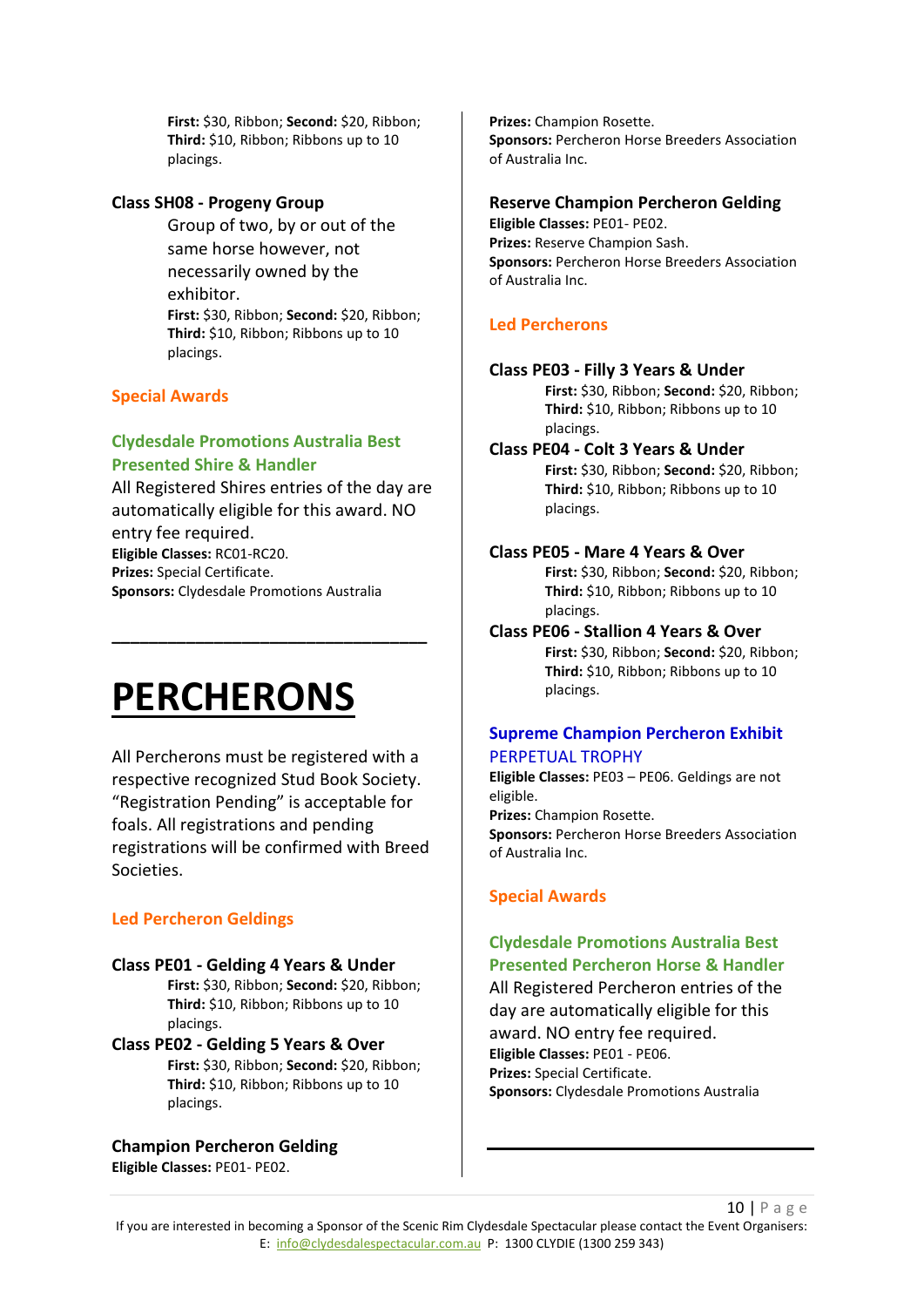# **ALL BREEDS**

### **Supreme Champion Gelding of The Show**

**Eligible:** Champion Clydesdale Gelding, Champion Shire Horse Gelding & Champion Percheron Gelding. **Prizes: \$1,000 cash** Special Champion Rosette. **Sponsors:** Scenic Rim Clydesdale

Spectacular.

#### **Supreme Champion Mare of The Show**

**Eligible:** Champion Clydesdale Mare, Winner of SH05 (Shire Mare) & Winner of PE05 (Percheron Mare). **Prizes:** Special Champion Rosette & Magic Breed Plus Kit (value \$595). **Sponsors:** Scenic Rim Clydesdale Spectacular & Magic Breed Plus.

**\_\_\_\_\_\_\_\_\_\_\_\_\_\_\_\_\_\_\_\_\_\_\_\_\_\_\_\_\_\_\_\_\_\_**

# **MEDIUM AND HEAVY HORSES IN HARNESS**

#### **Open to Medium or Heavy Horses**

All harness horses, drivers, harness and vehicles are subject to safety inspection. Should the organisers deem any horse, driver, harness or vehicle to be unsafe they reserve the right to refuse entry to the competition. All driver's should wear suitable attire, this should include coat, tie and jacket.

Harness exhibitors are advised that the program is to run on schedule. Classes will not be delayed for harness or gear changes between events.

Harness Turnout classes will be judged on the following point scale:

| Total                     | 100 |
|---------------------------|-----|
| <b>General Appearance</b> | 10  |
| <b>Harness</b>            | 10  |
| Vehicle                   | 30  |
| Horse                     | 50  |

**Single Turnout Classes** Open to Medium or Heavy Horses

# **Class HC01 - Medium or Heavy Single**

**Horse, Two Wheel Vehicle Turnout First:** \$30, Ribbon; **Second:** \$20, Ribbon; **Third:** \$10, Ribbon; Ribbons up to 10 placings.

**Class HC02 - Medium or Heavy Single** 

**Horse, Four Wheel Vehicle Turnout First:** \$30, Ribbon; **Second:** \$20, Ribbon; **Third:** \$10, Ribbon; Ribbons up to 10 placings.

#### **Champion Single Turnout**

**Eligible Classes:** HC01 - HC02 **Prizes:** Champion Rosette. **Sponsors:** Scenic Rim Clydesdale Spectacular.

# **Reserve Champion Single Turnout**

**Prizes:** Reserve Champion Sash. **Sponsor:** Scenic Rim Clydesdale Spectacular.

**Delivery Horse Classes** Open to Medium or Heavy Horses

Class HC03 - Medium Delivery Horse. Class HC04 - Heavy Delivery Horse.

**Champion Delivery Horse**

**Eligible Classes:** HC03 - HC04. **Prizes: \$500 cash**, Champion Rosette. **Sponsors:** Scenic Rim Clydesdale Spectacular.

**Reserve Champion Delivery Horse Prizes:** Reserve Champion Sash.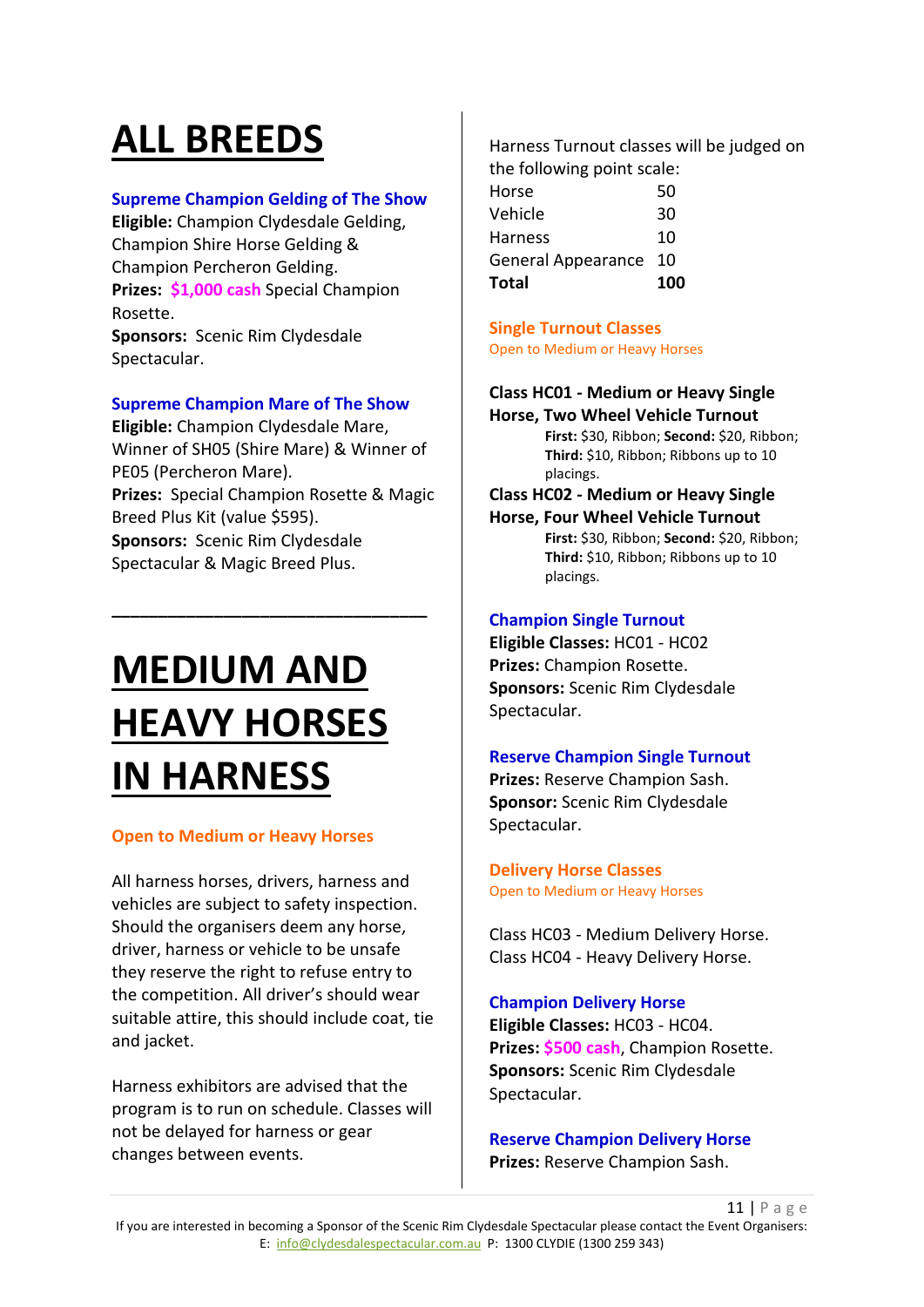**Sponsor:** Scenic Rim Clydesdale Spectacular.

**Pair Turnout Classes** Open to Medium or Heavy Horses

#### **Class HC05 - Medium or Heavy Pair Horses, Four Wheel Vehicle Turnout, or Tandem in Two Wheel Vehicle Turnout.**

**First:** \$30, Ribbon; **Second:** \$20, Ribbon; **Third:** \$10, Ribbon; Ribbons up to 10 placings.

**Multiple Turnout Classes** Open to Medium or Heavy Horses

#### **Class HC06 - Medium or Heavy Team of Three or More, Four Wheel Vehicle Turnout.**

**First:** \$30, Ribbon; **Second:** \$20, Ribbon; **Third:** \$10, Ribbon; Ribbons up to 10 placings.

#### **Special Awards**

#### **Champion Multiple Turnout Lankowski Family Memorial Trophy** PERPETUAL TROPHY

All Multiple Turnout entries of the day are automatically eligible for this award. NO entry fee required. **Eligible Classes:** HC05 – HC06. **Prizes:** Keepsake trophy, Special prize donation. **Sponsors:** Mel Lankowski, Wayne & Kate Lankowski

#### **Reserve Champion Multiple Turnout**

**Prizes:** Reserve Champion Sash. **Sponsor:** Scenic Rim Clydesdale Spectacular.

# **The Terry Goodear Supreme Champion Turnout**

# PERPETUAL TROPHY

**Eligible:** Champion Single Turnout; Champion Multiple Turnput. **Prizes: \$2,000 cash**, Champion Rosette. **Sponsors:** Scenic Rim Clydesdale Spectacular.

#### **Clydesdale Promotions Australia Best Presented Harness Horse & Driver Award**

All Heavy Horses in Harness entries of the day are automatically eligible for this award. NO entry fee required. **Eligible Classes:** HC01 – HC10. **Prizes:** Special Certificate. **Sponsors:** Clydesdale Promotions Australia

# **Driven Classes**

Open to Medium or Heavy Horses

#### **Class HC07 - Lady Driver, Medium or Heavy Single Horse, Two or Four Wheel Vehicle.**

Judged on driver's ability only. **First:** \$30, Ribbon; **Second:** \$20, Ribbon; **Third:** \$10, Ribbon; Ribbons up to 10 placings.

**Class HC08 - Junior Driver (17yrs and under), Heavy Single Horse, Two Wheel Vehicle.** 

> Horse & Vehicle provided by the *Scenic Rim Clydesdale Spectacular*. Driver will be supervised and accompanied by the judge. Judged on driver's ability only. Junior must have parental permission, parent giving permission must attend the event. Class HC09 entrants not eligible to enter this class. **First:** \$30, Ribbon; **Second:** \$20, Ribbon;

**Third:** \$10, Ribbon; Ribbons up to 10 placings.

#### **Class HC09 - Advanced Junior Driver (17yrs and under), Medium or Heavy Single or Pair of Horses, Two or Four Wheel Vehicle.**

Judged on driver's ability only. Junior must have parental consent and be accompanied by a capable adult in the class.

**First:** \$30, Ribbon; **Second:** \$20, Ribbon; **Third:** \$10, Ribbon; Ribbons up to 10 placings.

#### **Class HC10 – The Clydesdale Spectacular Harness Driving Challenge**

Open to all Adult Drivers driving single light, medium or heavy horse in harness. A challenging course to test driver skills. Course designed with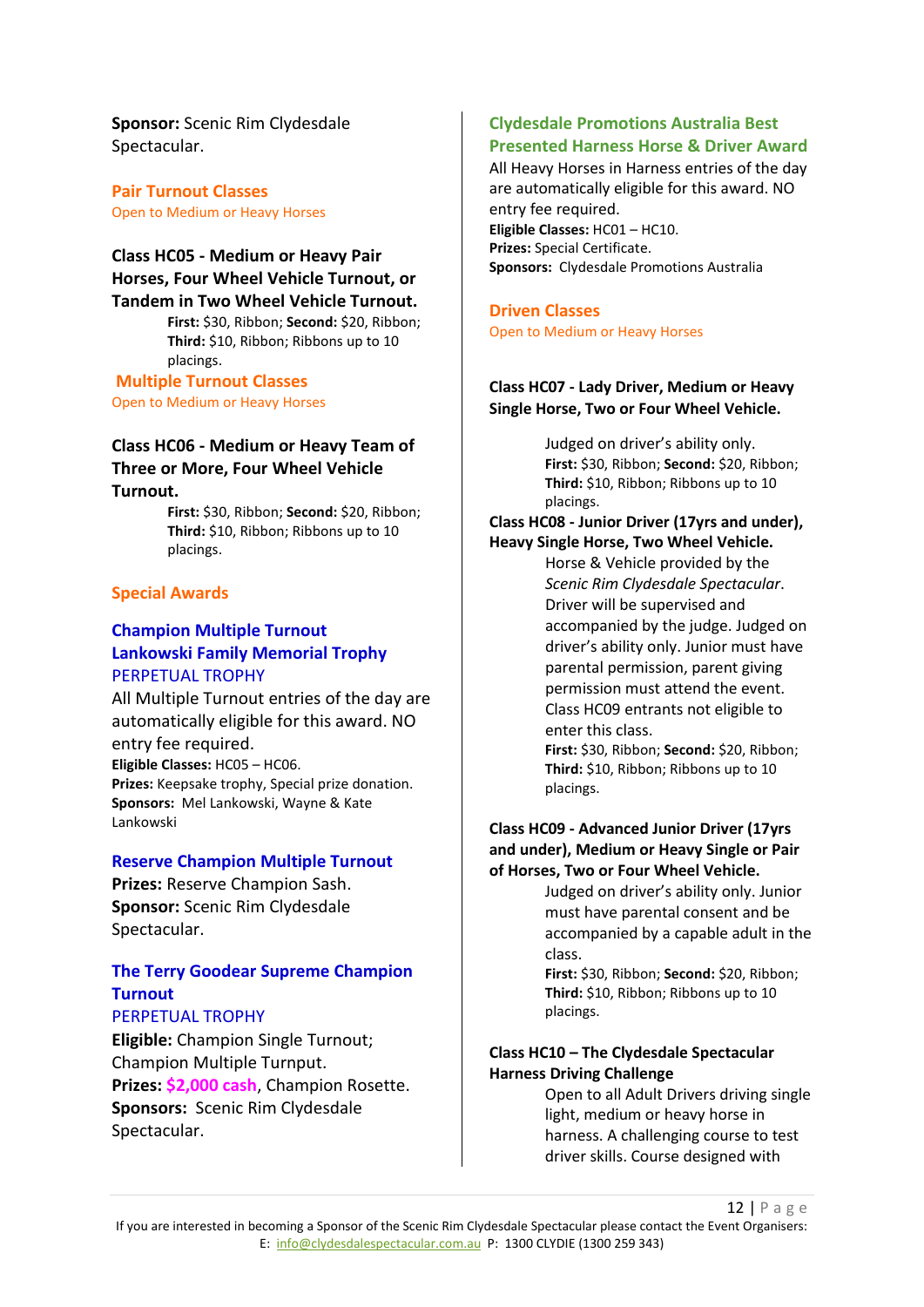challenge, participation and enjoyment for all levels of driver. **First:** Ribbon; **Second:** Ribbon; **Third:** Ribbon; Ribbons up to 10 placings.

**\_\_\_\_\_\_\_\_\_\_\_\_\_\_\_\_\_\_\_\_\_\_\_\_\_\_\_\_\_\_\_\_\_\_**

# **SHETLAND PONIES IN HARNESS**

Only Shetland Ponies registered as purebred or foals recorded in a recognized Stud Book for Shetlands are eligible to compete in the Shetland Pony Harness Classes listed below.

*All Shetland Ponies must be shown in natural coat and full feather when shown as a representative of their breed.*

**Shetland Single Turnout Classes** Open to Shetland Ponies

Harness Turnout classes will be judged on the following point scale:

| Total                     | 100 |
|---------------------------|-----|
| <b>General Appearance</b> | 10  |
| <b>Harness</b>            | 10  |
| Vehicle                   | 30  |
| Horse                     | 50  |

**Class SHET01 – Shetland Pony Sulky or Buggy** 

**Turnout.** Stallions are permitted to compete in this class.

> **First:** \$30, Ribbon; **Second:** \$20, Ribbon; **Third:** \$10, Ribbon; Ribbons up to 10 placings.

# **Class SHET02 – Shetland Pony Show Vehicle/Viceroy Turnout.** Stallions are

permitted to compete in this class.

**First:** \$30, Ribbon; **Second:** \$20, Ribbon; **Third:** \$10, Ribbon; Ribbons up to 10 placings.

**Class SHET03 – Shetland Pony Business Turnout, to be driven in either single or** 

#### **multiple. To be judged on horse, harness and**

**turnout.** Stallions are permitted to compete in this class.

> **First:** \$30, Ribbon; **Second:** \$20, Ribbon; **Third:** \$10, Ribbon; Ribbons up to 10 placings.

#### **Champion Shetland Pony Turnout**

**Eligible Classes:** SHET01 – SHET03. **Prizes:** Champion Rosette. **Sponsors:** Scenic Rim Clydesdale Spectacular.

#### **Reserve Champion Shetland Pony Turnout**

**Eligible Classes:** SHET01 – SHET03. **Prizes:** Reserve Champion Sash. **Sponsors:** Scenic Rim Clydesdale Spectacular.

#### **Shetland Ponies in Harness** Open to Shetland Ponies

#### **Class SHET04 – Shetland Pony Stallion, Colt, Mare, Filly or Gelding in harness - under 9.2hh.**

**First:** \$30, Ribbon; **Second:** \$20, Ribbon; **Third:** \$10, Ribbon; Ribbons up to 10 placings.

#### **Class SHET05 – Shetland Pony Stallion, Colt, Mare, Filly or Gelding in harness - over 9.2hh & not exceeding 10.2hh.**

**First:** \$30, Ribbon; **Second:** \$20, Ribbon; **Third:** \$10, Ribbon; Ribbons up to 10 placings.

#### **Champion Shetland Pony in Harness**

**Eligible Classes:** SHET04 – SHET05. **Prizes:** Champion Rosette. **Sponsors:** Scenic Rim Clydesdale Spectacular.

#### **Reserve Champion Shetland Pony in Harness**

**Eligible Classes:** SHET04 – SHET05. **Prizes:** Reserve Champion Sash. **Sponsors:** Scenic Rim Clydesdale Spectacular.

# **Shetland Driver Classes**

# Open to Shetland Ponies

**Class SHET06 – Junior Driver Driving a Shetland Pony Mare, Filly or Gelding.** Driver to be over 12yrs old and under 17yrs old. All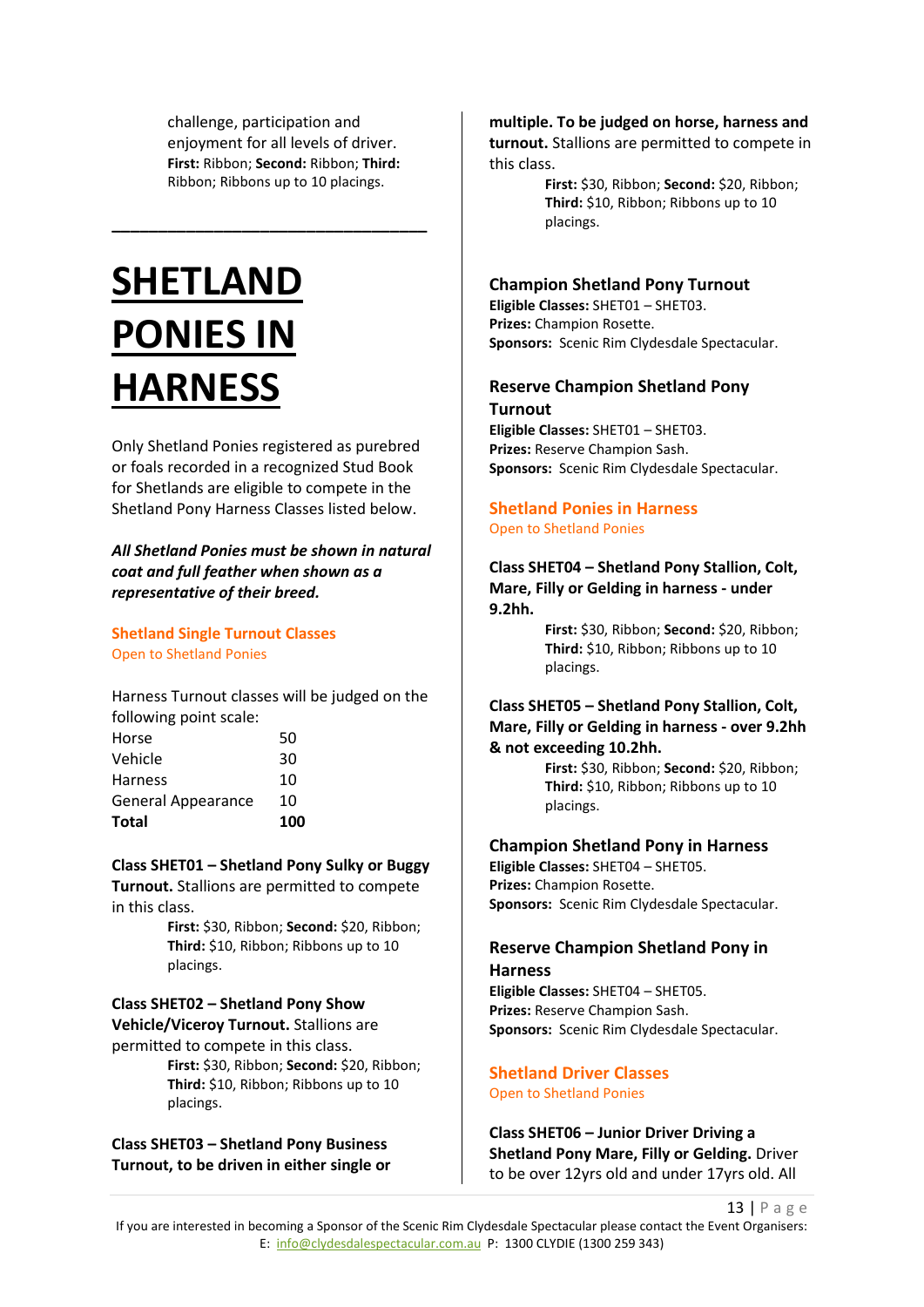junior drivers MUST wear approved headgear. To be judged on driving ability only.

**\_\_\_\_\_\_\_\_\_\_\_\_\_\_\_\_\_\_\_\_\_\_\_\_\_\_\_\_\_\_\_\_\_\_**

**First:** \$30, Ribbon; **Second:** \$20, Ribbon; **Third:** \$10, Ribbon; Ribbons up to 10 placings.

# **NON-HACKNEY PONIES IN HARNESS**

Classes open to Non-Hackney Ponies (Over 10hh and NE 16hh). *Shetland Ponies are not eligible to enter Non-Hackney Ponies in Harness classes.*

Harness Turnout classes will be judged on the following point scale:

| 10 |
|----|
| 10 |
| 30 |
| 50 |
|    |

**Non-Hackney Pony Turnout Classes** Open to Non-hackney Ponies

#### **Class LH01 – Two Wheeled, Modern Turnout.**

Non-Hackney Pony (Over 11hh and NE 14hh) in harness.

> **First:** \$30, Ribbon; **Second:** \$20, Ribbon; **Third:** \$10, Ribbon; Ribbons up to 10 placings.

#### **Class LH02 –Four Wheeled, Modern Turnout.**

Non-Hackney Pony (Over 11hh and NE 14hh) in harness.

> **First:** \$30, Ribbon; **Second:** \$20, Ribbon; **Third:** \$10, Ribbon; Ribbons up to 10 placings.

**Class LH03 – Two or Four Wheeled, Modern Turnout.** Non-Hackney Pony (NE 11hh) in harness.

> **First:** \$30, Ribbon; **Second:** \$20, Ribbon; **Third:** \$10, Ribbon; Ribbons up to 10 placings.

### **Champion Non-Hackney Pony in Harness Turnout**

**Eligible Classes:** LH01 – LH03. **Prizes:** Champion Rosette. **Sponsors:** Scenic Rim Clydesdale Spectacular.

#### **Reserve Champion Non-Hackney Pony in Harness Turnout**

**Eligible Classes:** LH01 – LH03. **Prizes:** Reserve Champion Sash. **Sponsors:** Scenic Rim Clydesdale Spectacular.

#### **Non-Hackney Pony in Harness Class** Open to Non-hackney Ponies

#### **Class LH04 – Non-Hackney Pony in Harness.**

Non-Hackney Pony (Over 11hh and NE 14hh) in harness to be driven in a two or four wheeled vehicle suitable for the showring. Stallions are permitted to compete in this class. To be judged on horse NOT harness & vehicle.

> **First:** \$30, Ribbon; **Second:** \$20, Ribbon; **Third:** \$10, Ribbon; Ribbons up to 10 placings.

#### **Class LH05 – Non-Hackney Pony in Harness.**

Non-Hackney Pony (NE 11hh) in harness to be driven in a two or four wheeled vehicle suitable for the showring. Stallions are permitted to compete in this class. To be judged on horse NOT harness & vehicle.

> **First:** \$30, Ribbon; **Second:** \$20, Ribbon; **Third:** \$10, Ribbon; Ribbons up to 10 placings.

#### **Non-Hackney Pony Driven Classes** Open to Non-hackney Ponies

**Class LH06 – Open Driver Class.** Non-Hackney Pony (Over 11hh and NE 14hh) in harness to be driven in a two or four wheeled vehicle suitable for the showring. Stallions are permitted to compete in this class. Class will be judged on ability of driver only.

**\_\_\_\_\_\_\_\_\_\_\_\_\_\_\_\_\_\_\_\_\_\_\_\_\_\_\_\_\_\_\_\_\_\_**

**First:** \$30, Ribbon; **Second:** \$20, Ribbon; **Third:** \$10, Ribbon; Ribbons up to 10 placings.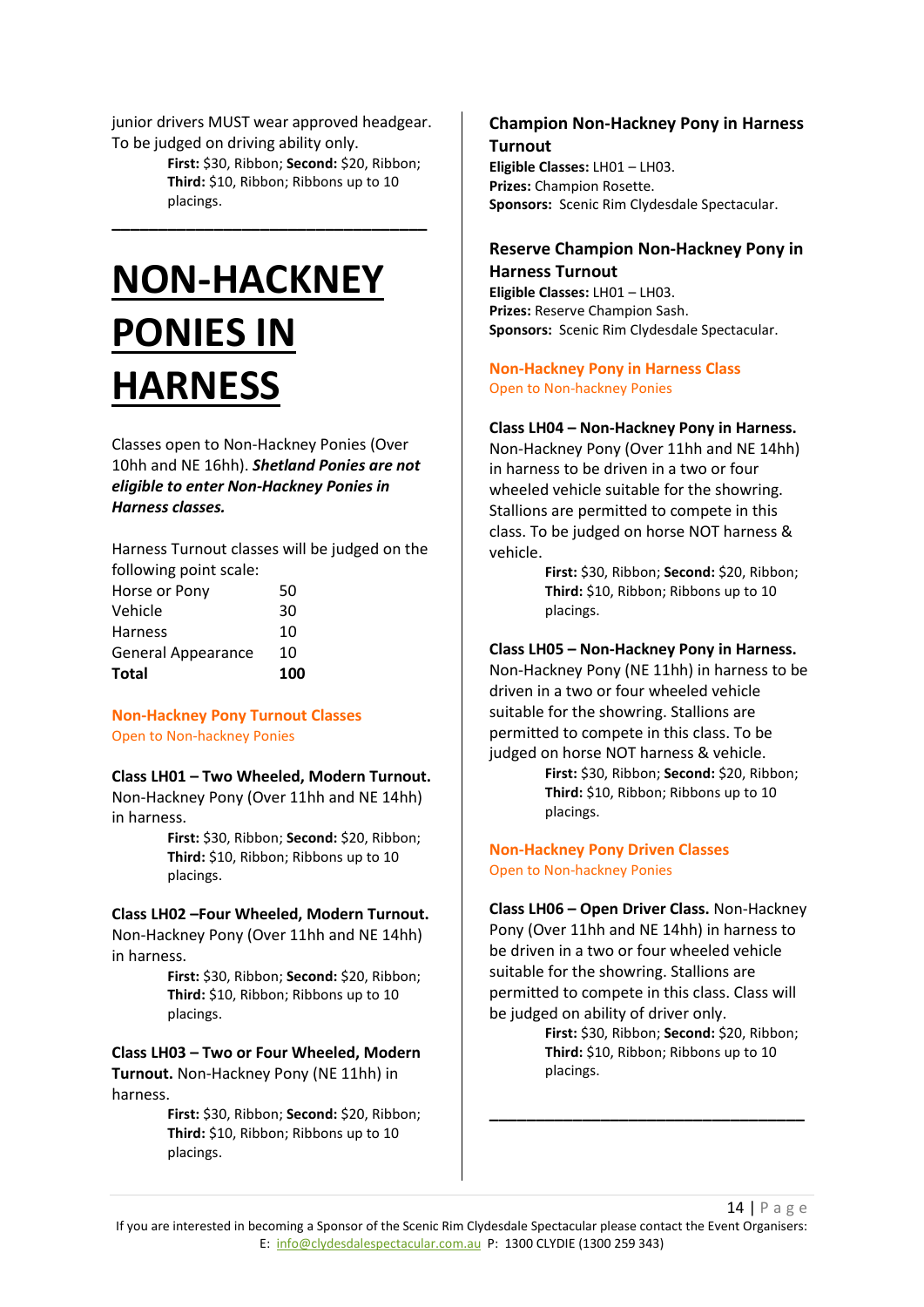# **NON-HACKNEY LIGHT HORSES IN HARNESS**

Classes open to Non-Hackney Light Horses. *Shetland Ponies are not eligible to enter Non-Hackney Light Horses in Harness classes.*

Harness Turnout classes will be judged on the following point scale:

| <b>Total</b>              | 100 |
|---------------------------|-----|
| <b>General Appearance</b> | 10  |
| <b>Harness</b>            | 10  |
| Vehicle                   | 30  |
| Horse or Pony             | 50  |
|                           |     |

**Non-Hackney Light Horse Turnout Classes** Open to Non-hackney Light Horses

#### **Class LH07 – Two Wheeled, Modern Turnout.**

Non-Hackney Light Horse in Harness. **First:** \$30, Ribbon; **Second:** \$20, Ribbon; **Third:** \$10, Ribbon; Ribbons up to 10 placings.

# **Class LH08 –Four Wheeled, Modern Turnout.**

Non-Hackney Light Horse in Harness. **First:** \$30, Ribbon; **Second:** \$20, Ribbon; **Third:** \$10, Ribbon; Ribbons up to 10 placings.

#### **Champion Non-Hackney Light Horse in Harness Turnout**

**Eligible Classes:** LH07 – LH08. **Prizes:** Champion Rosette. **Sponsors:** Scenic Rim Clydesdale Spectacular.

# **Reserve Champion Non-Hackney Light**

**Horse in Harness Turnout Eligible Classes:** LH07 – LH08. **Prizes:** Reserve Champion Sash. **Sponsors:** Scenic Rim Clydesdale Spectacular.

**Non-Hackney Light Horse in Harness Class** Open to Non-hackney Light Horses

**Class LH09 – Non-Hackney Light Horse in Harness.** Non-Hackney Light Horse in harness to be driven in a two or four wheeled vehicle suitable for the showring. Stallions are permitted to compete in this class. To be judged on horse NOT harness & vehicle. **First:** \$30, Ribbon; **Second:** \$20, Ribbon;

**Third:** \$10, Ribbon; Ribbons up to 10 placings.

#### **Non-Hackney Light Horse Driven Classes** Open to Non-hackney Light Horses

**Class LH10 – Open Driver Class.** Non-Hackney Light Horse in harness to be driven in a two or four wheeled vehicle suitable for the showring. Stallions are permitted to compete in this class. Class will be judged on ability of driver only.

**\_\_\_\_\_\_\_\_\_\_\_\_\_\_\_\_\_\_\_\_\_\_\_\_\_\_\_\_\_\_\_\_\_\_**

**First:** \$30, Ribbon; **Second:** \$20, Ribbon; **Third:** \$10, Ribbon; Ribbons up to 10 placings.

# **HEAVY HORSES UNDER SADDLE**

*For insurance purposes, helmets must be worn in all ridden classes US01 – US03* Open to All Breeds of Heavy Horse

#### **Class US01 - Heavy Horse Under Saddle**

**First:** \$30, Ribbon; **Second:** \$20, Ribbon; **Third:** \$10, Ribbon; Ribbons up to 10 placings.

#### **Class US02 - Heavy Horse Under Saddle - Obstacle Course**

**First:** \$30, Ribbon; **Second:** \$20, Ribbon; **Third:** \$10, Ribbon; Ribbons up to 10 placings.

# **Class US03 - Heavy Horse Under Saddle -**

#### **6 Bar Cavaletti**

**First:** \$30, Ribbon; **Second:** \$20, Ribbon; **Third:** \$10, Ribbon; Ribbons up to 10 placings.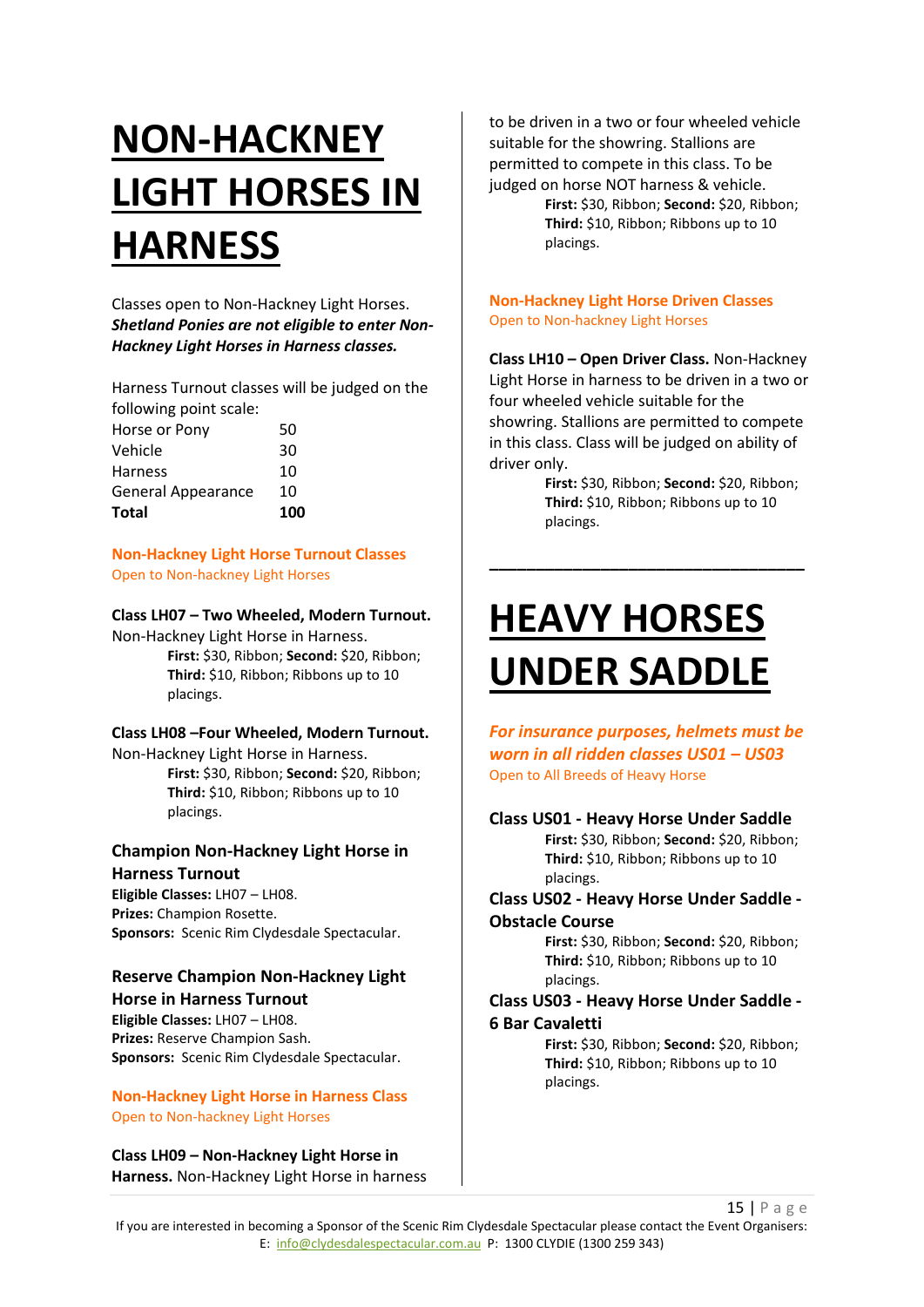#### **Special Award**

#### **Clydesdale Promotions Australia Best Presented Heavy Horse Under Saddle & Rider**

All Heavy Horses Under Saddle entries of the day are automatically eligible for this award. NO entry fee required. **Eligible Classes:** US01 – US03. **Prizes:** Special Certificate. **Sponsors:** Clydesdale Promotions Australia

**\_\_\_\_\_\_\_\_\_\_\_\_\_\_\_\_\_\_\_\_\_\_\_\_\_\_\_\_\_\_\_\_\_**

# **WORKING HORSES**

#### **Working Horse Classes**

Open to All Breeds of Heavy Horse *Limit of 2 entries per Exhibitor/per Class WC01 - WC05.*

#### **Class WC01 - Heavy Horse Long Rein Open (18yrs and over)**

**First:** \$30, Ribbon; **Second:** \$20, Ribbon; **Third:** \$10, Ribbon; Ribbons up to 10 placings.

#### **Class WC02 - Heavy Horse Long Rein**

**Open (18years & over) – Pair of Horses First:** \$30, Ribbon; **Second:** \$20, Ribbon; **Third:** \$10, Ribbon; Ribbons up to 10 placings.

# **Class WC03 - Heavy Horse Long Rein**

#### **Junior (17yrs and under)**

**First:** \$30, Ribbon; **Second:** \$20, Ribbon; **Third:** \$10, Ribbon; Ribbons up to 10 placings.

# **Class WC04 - Heavy Horse Slide (18years**

#### **& over) – Single horse**

**First:** \$30, Ribbon; **Second:** \$20, Ribbon; **Third:** \$10, Ribbon; Ribbons up to 10 placings.

**Class WC05 - Heavy Horse Slide (18years & over) – Pair of horses**

> **First:** \$30, Ribbon; **Second:** \$20, Ribbon; **Third:** \$10, Ribbon; Ribbons up to 10 placings.

# **Special Award**

# **Clydesdale Promotions Australia Best Presented Working Horse & Handler Award**

All Working Horses entries of the day are automatically eligible for this award. NO entry fee required. **Eligible Classes:** WCC01 – WC05. **Prizes:** Special Certificate. **Sponsors:** Clydesdale Promotions Australia

# **JUNIOR HANDLER**

#### **Junior Handler Class** Open to All Breeds of Heavy Horse

# **Class JH01 - Junior Handler (16yrs & Under)**

Junior handler must plait their horse's mane, then present their horse for judging in a led class. Judge will require junior handler to work the horse out. *Junior handler will be judged on safe horse handling ability and personal presentation. Junior Handler must have parent's permission and be supervised by a capable adult. Horse to be presented washed and tail already plaited. Stallions not permitted.*

**First:** \$30, Ribbon; **Second:** \$20, Ribbon; **Third:** \$10, Ribbon; Ribbons up to 10 placings.

# **Special Award**

# **Clydesdale Promotions Australia Best Presented Junior Handler & Horse**

All Junior Handler entries of the day are automatically eligible for this award. NO entry fee required. **Eligible Classes: JH01**. **Prizes:** Special Certificate. **Sponsors:** Clydesdale Promotions Australia